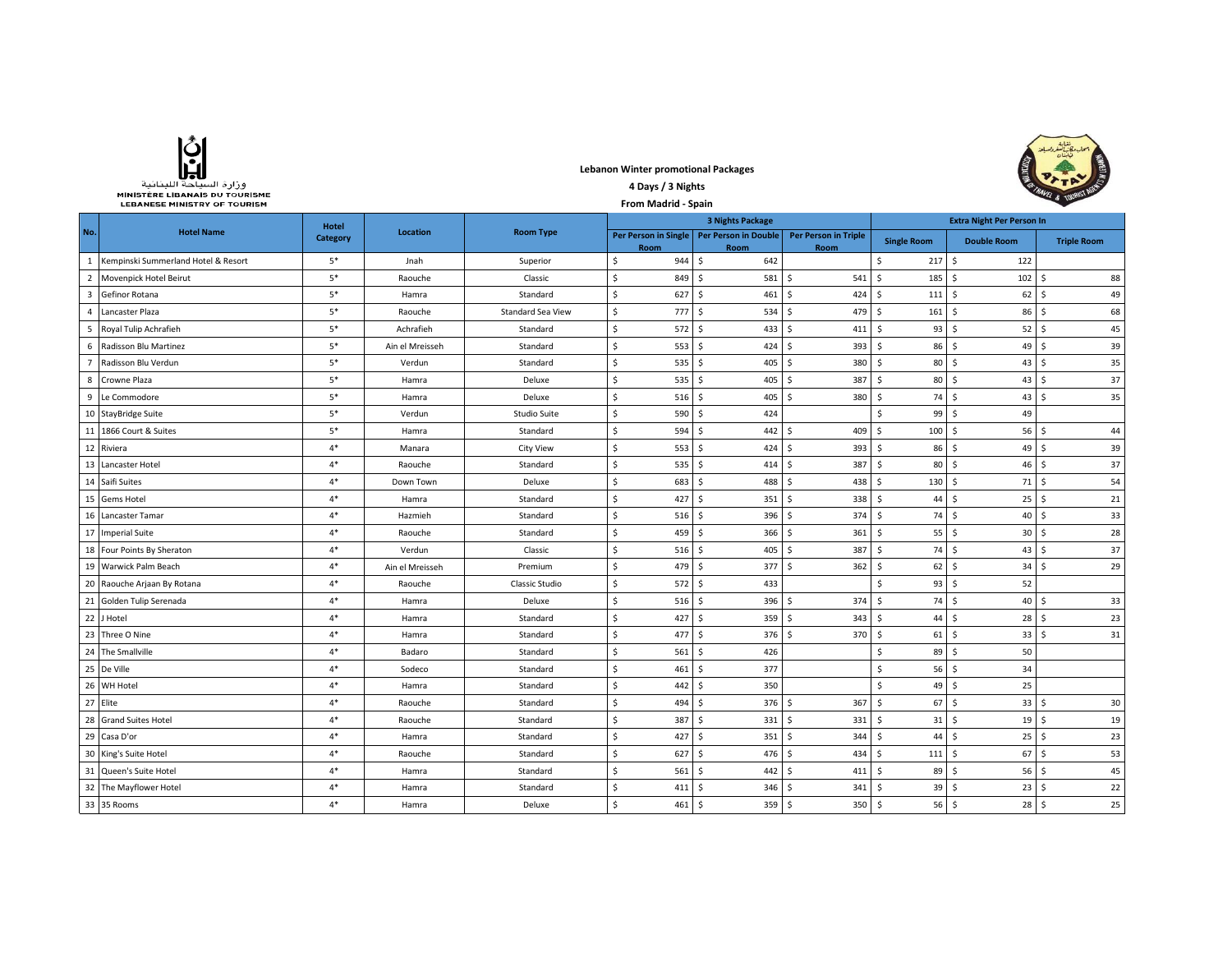| 34 Hilton Habtoor                               | $5*$ | Sin El Fil        | <b>Guest Room</b>             | Ś.<br>701S           | 498 \$                       | 485            | 136<br>- Ś                | 74S<br>-\$                        | 70                 |
|-------------------------------------------------|------|-------------------|-------------------------------|----------------------|------------------------------|----------------|---------------------------|-----------------------------------|--------------------|
| 35 The Cosmopolitan                             | $4*$ | Sin El Fil        | Deluxe                        | \$<br>442            | \$<br>359 <sup>5</sup>       | 343            | 49<br>-\$                 | \$<br>$28 \quad 5$                | 23                 |
| 36 Warwick Stone 55                             | $4*$ | Zalka             | Deluxe                        | \$<br>494            | \$<br>384                    | 379<br>-Ŝ      | 67<br>l \$                | \$<br>36                          | $\zeta$<br>34      |
| 37 Le Royal                                     | $5*$ | Dbayeh            | Standard Sea View             | \$<br>880            | Š.<br>568                    | 535<br>$\zeta$ | 191<br>-\$                | \$<br>96                          | $\zeta$<br>84      |
| 38 The Ray Hotel & Studios                      | $4*$ | Ain Saadeh        | Standard                      | \$<br>555            | \$<br>424                    |                | 62<br>\$                  | \$<br>37                          |                    |
| 39 MonteVerde                                   | $4*$ | MonteVerd         | <b>Standard Pool View</b>     | \$<br>516            | \$<br>405                    |                | \$<br>49                  | \$<br>31                          |                    |
| 40 Al Bustan                                    | $5*$ | <b>Beit Mery</b>  | Loggia Room                   | \$<br>868            | \$<br>590                    |                | <b>S</b><br>167           | 93<br>\$                          |                    |
| 41 Printania Palace                             | $5*$ | Broumana          | Standard                      | \$<br>601            | Š.<br>446 \$                 | 426            | s.<br>78                  | <b>S</b><br>44                    | \$<br>38           |
| 42 Majestic Byblos Grand Hotel                  | $5*$ | <b>Byblos</b>     | Standard                      | $\mathsf{s}$<br>516  | S.<br>414S                   | 399            | 62<br>S.                  | S.                                | $40 \quad$<br>35   |
| 43 Byblos Sur Mer                               | $5*$ | <b>Byblos</b>     | Deluxe Sea View               | \$<br>$572 \quad$ \$ | 433                          | 405<br>l \$    | $\ddot{\mathsf{s}}$<br>80 | $46 \quad$<br>\$                  | 37                 |
| 44 Regency Palace Adma                          | $5*$ | Adma              | Standard                      | \$<br>744            | \$<br>556                    | 504<br>-Ŝ      | - Ś<br>142                | S.<br>89                          | l \$<br>72         |
| 45 Monte Boutique Casino                        | $5*$ | Jounieh           | Luxury                        | \$<br>578            | $\frac{1}{2}$<br>427         | Ŝ.<br>417      | S.<br>86                  | Ŝ.                                | $46 \quad S$<br>43 |
| 46 Grey Pearl Suites                            | $5*$ | Jounieh           | Premium Sea / Mountain View   | \$<br>700            | \$<br>502                    | 502<br>۱s      | 127<br>- Ś                | $72$ \$<br>Ŝ.                     | 72                 |
| 47 Bel Azur                                     | $4*$ | Jounieh           | Standard                      | \$<br>485            | \$<br>380 \$                 | 387            | 56<br>-\$                 | $31$ $\sqrt{5}$<br>S.             | 33                 |
| 48 Queens Land                                  | $4*$ | Jounieh           | Deluxe                        | \$<br>419            | Ś.<br>346                    | 349<br>-S      | \$<br>33                  | \$<br>19                          | $\zeta$<br>20      |
| 49 Bay Inn                                      | $4*$ | Jounieh           | Deluxe                        | \$<br>419            | \$<br>346                    | 349<br>-\$     | s.<br>33                  | $19$ \$<br>S.                     | 20                 |
| 50 Al Murjan Palace Hotel                       | $4*$ | Jounieh           | Deluxe                        | \$<br>437            | l \$<br>354                  | 360<br>l s     | 39<br>-\$                 | S.<br>$22 \mid 5$                 | 24                 |
| 51 Reston                                       | $4*$ | Jounieh           | Deluxe Mountain View          | \$<br>502            | $\mathsf{S}$<br>388          | 373<br>-Ŝ      | l \$<br>61                | \$<br>$33 \mid 5$                 | 28                 |
| 52 Burj On Bay                                  | $4*$ | Jounieh           | Deluxe                        | \$<br>526            | \$<br>399                    | 379<br>Ŝ.      | 69<br>-\$                 | \$<br>37                          | $\zeta$<br>30      |
| 53 Bzommar Palace                               | $4*$ | Bzommar / Harissa | <b>Standard Mountain View</b> | \$<br>516            | \$<br>396                    |                | 62<br>\$                  | \$<br>34                          |                    |
| 54 InterContinental Mzaar Mountain Resort & Spa | $5*$ | Kfardebiane       | Standard (WeekDay)            | \$<br>751            | \$<br>504                    |                | 128<br>Ŝ.                 | S.<br>64                          |                    |
|                                                 |      |                   | Standard (WeekEnd)            | \$<br>835            | Ś.<br>546                    |                | Ś.<br>156                 | <b>S</b><br>78                    |                    |
| 55 Scappa Resort                                | $4*$ |                   | Standard (WeekDay)            | \$<br>664            | Š.<br>461                    | 313<br>- Ś     | $\dot{\mathsf{s}}$<br>99  | S.<br>49                          | \$<br>41           |
|                                                 |      | Ajaltoun          | Standard (WeekEnd)            | \$<br>738            | Ŝ.<br>498 \$                 | 313            | S.<br>123                 | $62 \mid 5$<br><b>S</b>           | 49                 |
| 56 Lodge In Faraya                              | $4*$ | Faraya            | Standard                      | \$<br>775            | \$<br>535S                   | 491            | -\$<br>136                | 74S<br>S.                         | 60                 |
| 57 San Giorgio Hotel                            | $4*$ | Faraya            | Standard                      | \$<br>535            | \$<br>396                    | 387<br>-Ŝ      | $\mathsf{S}$<br>56        | \$<br>28 <sub>5</sub>             | 25                 |
| 58 Le Pavé Ain Aar                              | $4*$ | Ain Aar           | Deluxe Urban View             | \$<br>522            | Ś.<br>427                    |                | Ŝ.<br>68                  | <b>S</b><br>46                    |                    |
| 59 Cherry Blossom Boutique Hotel                | $4*$ | Bhamdoun          | Standard Room Without View    | \$<br>979            | $\sim$ 5<br>618 <sup>5</sup> | 591            | 220<br>- Ś                | Ŝ.<br>110                         | Ŝ.<br>101          |
| 60 Valley View                                  | $4*$ | Hammana           | Standard                      | Ŝ.<br>541            | Ŝ.<br>417                    |                | Ŝ.<br>62                  | S.<br>37                          |                    |
| 61 Golden Tulip                                 | $4*$ | Aley              | Standard                      | \$<br>596            | \$<br>445                    | 417<br>-Ŝ      | $\mathsf{S}$<br>93        | \$<br>$52 \mid 5$                 | 43                 |
| 62 Byout Ghalboun                               | $4*$ | Ghalboun          | Lavandre                      | Ŝ.<br>751            | \$<br>504                    |                | Ŝ.<br>140                 | S.<br>70                          |                    |
| 63 Al Fundok                                    | $4*$ | Maasser Ech Chouf | Standard                      | \$<br>478            | $\mathsf{S}$<br>386          | 374<br>- Ś     | \$<br>49                  | \$<br>$31 \quad$                  | 27                 |
| 64 Bkerzay                                      | $4*$ | Chouf             | Superior (WeekDay)            | \$<br>868            | \$<br>562                    | 517<br>-Ŝ      | 179<br>-\$                | S.<br>89                          | 74<br>\$           |
|                                                 |      |                   | Superior (WeekEnd)            | \$<br>$731 \;$ \$    | 494 \$                       | 472            | 5<br>133                  | $67 \quad$<br>$\ddot{\mathsf{s}}$ | 59                 |